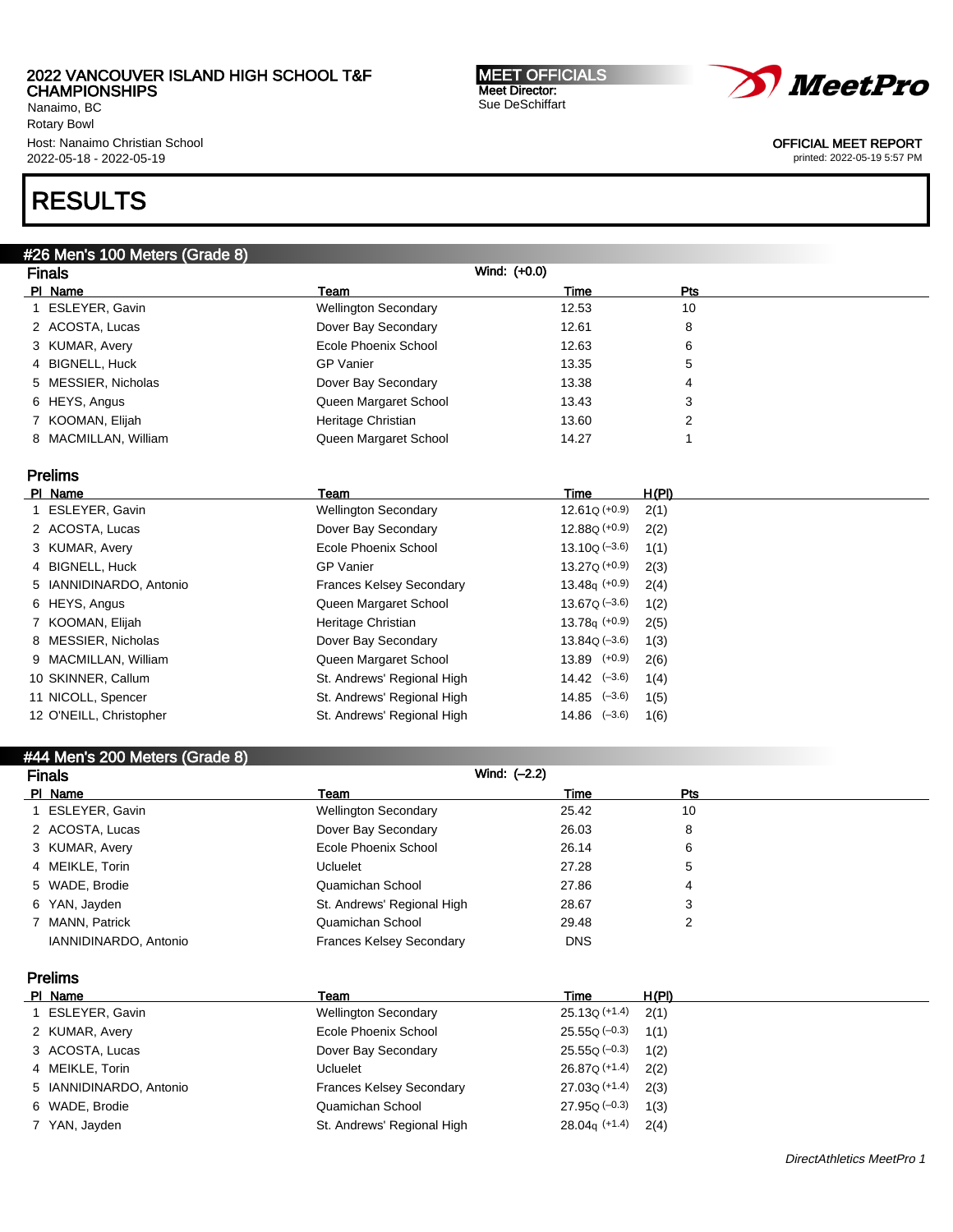Nanaimo, BC Rotary Bowl Host: Nanaimo Christian School 2022-05-18 - 2022-05-19

#### MEET OFFICIALS Meet Director: Sue DeSchiffart



OFFICIAL MEET REPORT

printed: 2022-05-19 5:57 PM

# RESULTS

### #44 Men's 200 Meters (Grade 8) (cont'd)

| <b>Prelims</b>       |                               |                      |       |
|----------------------|-------------------------------|----------------------|-------|
| PI Name              | Team                          | Time                 | H(PI) |
| 9 MACMILLAN, William | Queen Margaret School         | $28.75$ (-0.3)       | 1(4)  |
| 10 SIPOS, Andras     | <b>Cedar Community School</b> | $29.62$ $(-0.3)$     | 1(5)  |
| 8 MANN, Patrick      | Quamichan School              | $28.42q$ (+1.4)      | 2(5)  |
| 11 PEGADO, Evan      | St. Andrews' Regional High    | $30.14 \quad (-0.3)$ | 1(6)  |
| 12 JOHAL, Bandandeep | St. Andrews' Regional High    | $37.56$ $(+1.4)$     | 2(6)  |

#### #20 Men's 400 Meters (Grade 8) Finals

| <b>TRAD</b>          |                            |         |     |  |
|----------------------|----------------------------|---------|-----|--|
| PI Name              | Team                       | Time    | Pts |  |
| 1 BUCKLEY, Chase     | Queen of Angels            | 58.10   | 10  |  |
| 2 BIGNELL, Huck      | <b>GP Vanier</b>           | 59.47   | 8   |  |
| 3 LOEB, Mason        | Ucluelet                   | 1:00.21 | 6   |  |
| 4 BLAIR, Austin      | St. Andrews' Regional High | 1:00.49 | 5   |  |
| 5 SMITS, Walker      | <b>Highland Secondary</b>  | 1:01.99 | 4   |  |
| 6 BLACKBURN, Malcolm | Quamichan School           | 1:04.28 | 3   |  |
| 7 CHASE, Coleson     | Nanaimo District           | 1:05.58 | 2   |  |
| 8 YAN, Jayden        | St. Andrews' Regional High | 1:06.23 |     |  |
|                      |                            |         |     |  |

### Prelims

| Team                                                                                                                                                                                                                                    | Time       | H(PI)                                                                                                                                                    |
|-----------------------------------------------------------------------------------------------------------------------------------------------------------------------------------------------------------------------------------------|------------|----------------------------------------------------------------------------------------------------------------------------------------------------------|
| Queen of Angels                                                                                                                                                                                                                         |            |                                                                                                                                                          |
| Ucluelet                                                                                                                                                                                                                                |            |                                                                                                                                                          |
| <b>GP Vanier</b>                                                                                                                                                                                                                        |            |                                                                                                                                                          |
| <b>Highland Secondary</b>                                                                                                                                                                                                               |            |                                                                                                                                                          |
| St. Andrews' Regional High                                                                                                                                                                                                              |            |                                                                                                                                                          |
| Quamichan School                                                                                                                                                                                                                        |            |                                                                                                                                                          |
| Nanaimo District                                                                                                                                                                                                                        |            |                                                                                                                                                          |
| St. Andrews' Regional High                                                                                                                                                                                                              |            | 1(3)                                                                                                                                                     |
| St. Andrews' Regional High                                                                                                                                                                                                              |            | 1(4)                                                                                                                                                     |
| Quamichan School                                                                                                                                                                                                                        | <b>DNS</b> |                                                                                                                                                          |
| <b>Cumberland Community Sc</b>                                                                                                                                                                                                          | <b>DNS</b> |                                                                                                                                                          |
| PI Name<br>1 BUCKLEY, Chase<br>2 LOEB, Mason<br>3 BIGNELL, Huck<br>4 SMITS, Walker<br>5 BLAIR, Austin<br>6 BLACKBURN, Malcolm<br>7 CHASE, Coleson<br>8 YAN, Jayden<br>9 O'NEILL, Christopher<br>MCCARTNEY, Brody<br>MURGATRAYD, Cameron |            | 59.76Q 2(1)<br>$1:00.43Q$ 2(2)<br>$1:00.70Q$ $1(1)$<br>$1:00.84Q$ 2(3)<br>$1:01.76Q$ $1(2)$<br>$1:03.84q$ 2(4)<br>$1:06.00q$ 2(5)<br>1:09.74Q<br>1:15.63 |

### #38 Men's 800 Meters (Grade 8)

| PI Name              | Team                      | Time       | Pts |  |
|----------------------|---------------------------|------------|-----|--|
| 1 SMITS, Walker      | <b>Highland Secondary</b> | 2:26.87    | 10  |  |
| 2 MEIKLE, Torin      | Ucluelet                  | 2:29.32    | 8   |  |
| 3 CHIU, Joshua       | Campbell River Christian  | 2:31.62    | 6   |  |
| 4 BLACKBURN, Malcolm | Quamichan School          | 2:32.04    | 5   |  |
| 5 WONG, Lok Hang     | Campbell River Christian  | 2:34.50    | 4   |  |
| 6 MARK, Chase        | Nanaimo District          | 2:35.25    | 3   |  |
| 7 RUITER, Matthew    | Queen Margaret School     | 2:44.88    |     |  |
| MCCARTNEY, Brody     | Quamichan School          | <b>DNS</b> |     |  |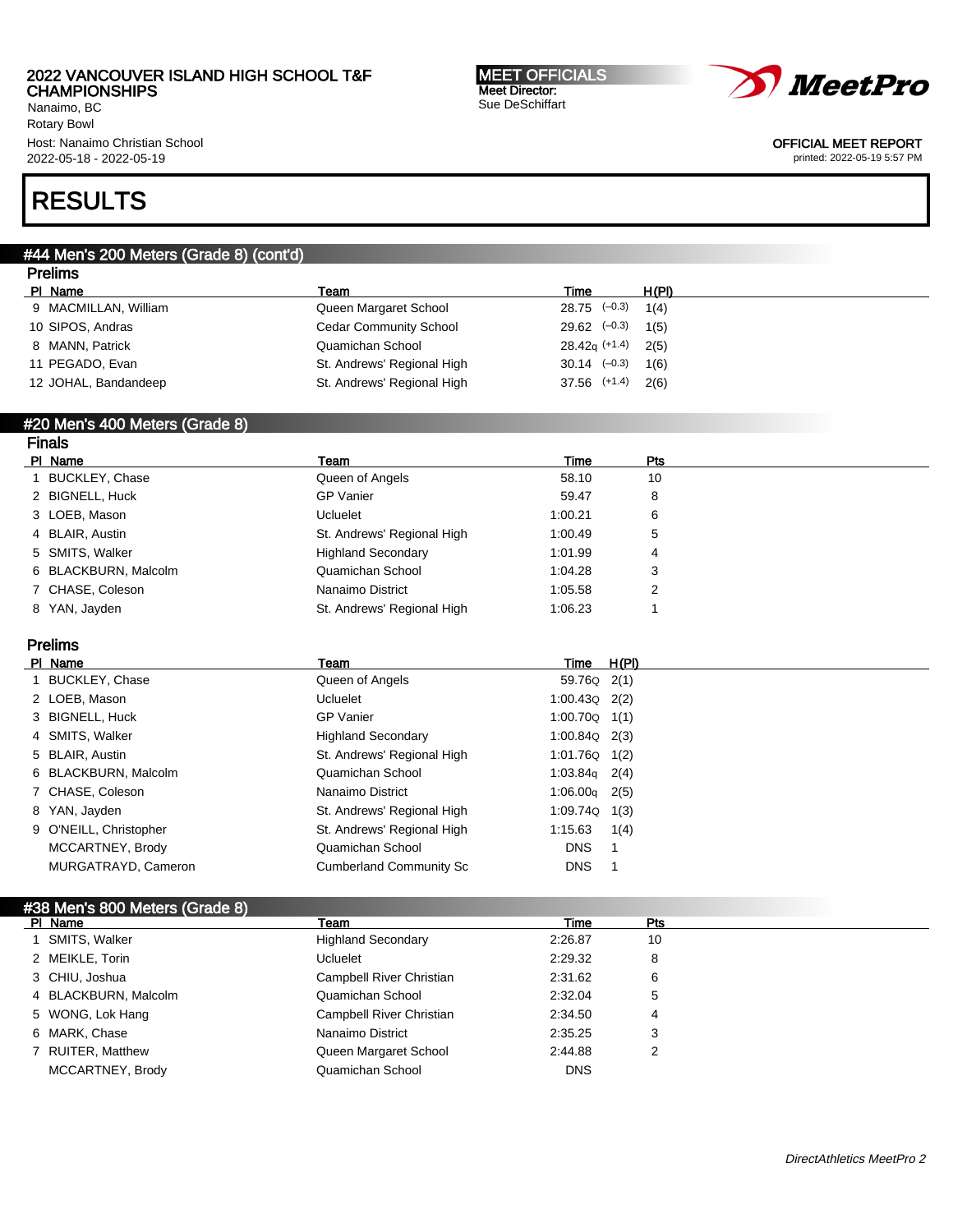Nanaimo, BC Rotary Bowl Host: Nanaimo Christian School 2022-05-18 - 2022-05-19

#### MEET OFFICIALS Meet Director: Sue DeSchiffart



OFFICIAL MEET REPORT

printed: 2022-05-19 5:57 PM

# RESULTS

| #53 Men's 1500 Meters (Grade 8) |                                    |                                        |                      |              |  |
|---------------------------------|------------------------------------|----------------------------------------|----------------------|--------------|--|
|                                 | PI Name                            | Team                                   | Time                 | Pts          |  |
|                                 | 1 MYINT, Christian                 | Dover Bay Secondary                    | 5:05.02              | 10           |  |
|                                 | 2 BEAUDOIN, Rhys                   | Dover Bay Secondary                    | 5:06.98              | 8            |  |
|                                 | 3 MARK, Chase                      | Nanaimo District                       | 5:12.02              | 6            |  |
|                                 | 4 BLACKBURN, Malcolm               | Quamichan School                       | 5:20.30              | 5            |  |
|                                 | 5 CHASE, Coleson                   | Nanaimo District                       | 5:23.42              | 4            |  |
|                                 | 6 BUCKLEY, Chase                   | Queen of Angels                        | 5:24.27              | 3            |  |
|                                 | 7 RUITER, Matthew                  | Queen Margaret School                  | 5:29.92              | 2            |  |
|                                 | 8 CHAN, Tristan                    | Quamichan School                       | 5:31.02              | $\mathbf{1}$ |  |
|                                 | GRILLS, Noah                       | Ucluelet                               | <b>DNS</b>           |              |  |
|                                 |                                    |                                        |                      |              |  |
|                                 | #9 Men's 3000 Meters (Grade 8)     |                                        |                      |              |  |
|                                 | PI Name                            | Team                                   | Time                 | Pts          |  |
| $\mathbf{1}$                    | MYINT, Christian                   | Dover Bay Secondary                    | 10:58.19             | 10           |  |
|                                 | 2 BEAUDOIN, Rhys                   | Dover Bay Secondary                    | 11:05.52             | 8            |  |
|                                 | 3 MARK, Chase                      | Nanaimo District                       | 11:13.73             | 6            |  |
| 4                               | POERSCHKE, Matteo                  | <b>Gulf Island Secondary</b>           | 11:29.65             | 5            |  |
|                                 | 5 CHAN, Tristan                    | Quamichan School                       | 11:34.26             |              |  |
|                                 | 6 RUITER, Matthew                  | Queen Margaret School                  | 11:36.93             | 3            |  |
|                                 | 7 CHASE, Coleson                   | Nanaimo District                       | 12:36.63             | 2            |  |
|                                 | GRILLS, Noah                       | <b>Ucluelet</b>                        | <b>DNS</b>           |              |  |
|                                 |                                    |                                        |                      |              |  |
|                                 | #4 Men's 100m Hurdles (Grade 8)    |                                        |                      |              |  |
|                                 |                                    |                                        | Wind: (-1.4)         |              |  |
|                                 | PI Name<br>1 TUNNAH, Gray          | Team<br><b>Cumberland Community Sc</b> | <b>Time</b><br>21.86 | Pts<br>10    |  |
|                                 |                                    |                                        |                      |              |  |
|                                 | 2 POWERS, Milo                     | <b>Highland Secondary</b>              | 22.36                | 8            |  |
|                                 |                                    |                                        |                      |              |  |
|                                 | #35 Men's 200m Hurdles (Grade 8)   |                                        |                      |              |  |
|                                 | PI Name                            | Team                                   | Wind: (+0.0)<br>Time | Pts          |  |
|                                 | SMITS, Walker                      | <b>Highland Secondary</b>              | 31.65                | 10           |  |
|                                 | 2 TUNNAH, Gray                     | <b>Cumberland Community Sc</b>         | 36.82                | 8            |  |
|                                 |                                    |                                        |                      |              |  |
|                                 | #11 Mon's 1 v 100m Dolou (Crodo 8) |                                        |                      |              |  |

| #14 Men's $4 \times 100$ m Relay (Grade 8) |       |     |  |
|--------------------------------------------|-------|-----|--|
| PI Team                                    | Time  | Pts |  |
| 1 St. Andrews' Regional High Sch (A)       | 53.01 |     |  |
| 2 Campbell River Christian (A)             | 55.28 |     |  |
|                                            |       |     |  |

#### #66 Men's 4 x 400m Relay (Grade 8)<br>PL Team Pl Team Time Pts 1 St. Andrews' Regional High Sch (A) 29.56 10

| #71 Men's High Jump (Grade 8) |                            |      |     |
|-------------------------------|----------------------------|------|-----|
| PI Name                       | Team                       | Mark | Pts |
| CHEN, Ethan                   | Queen Margaret School      | .60m | 10  |
| 2 BLAIR, Austin               | St. Andrews' Regional High | .55m |     |
| 3 HEYS, Angus                 | Queen Margaret School      | .50m |     |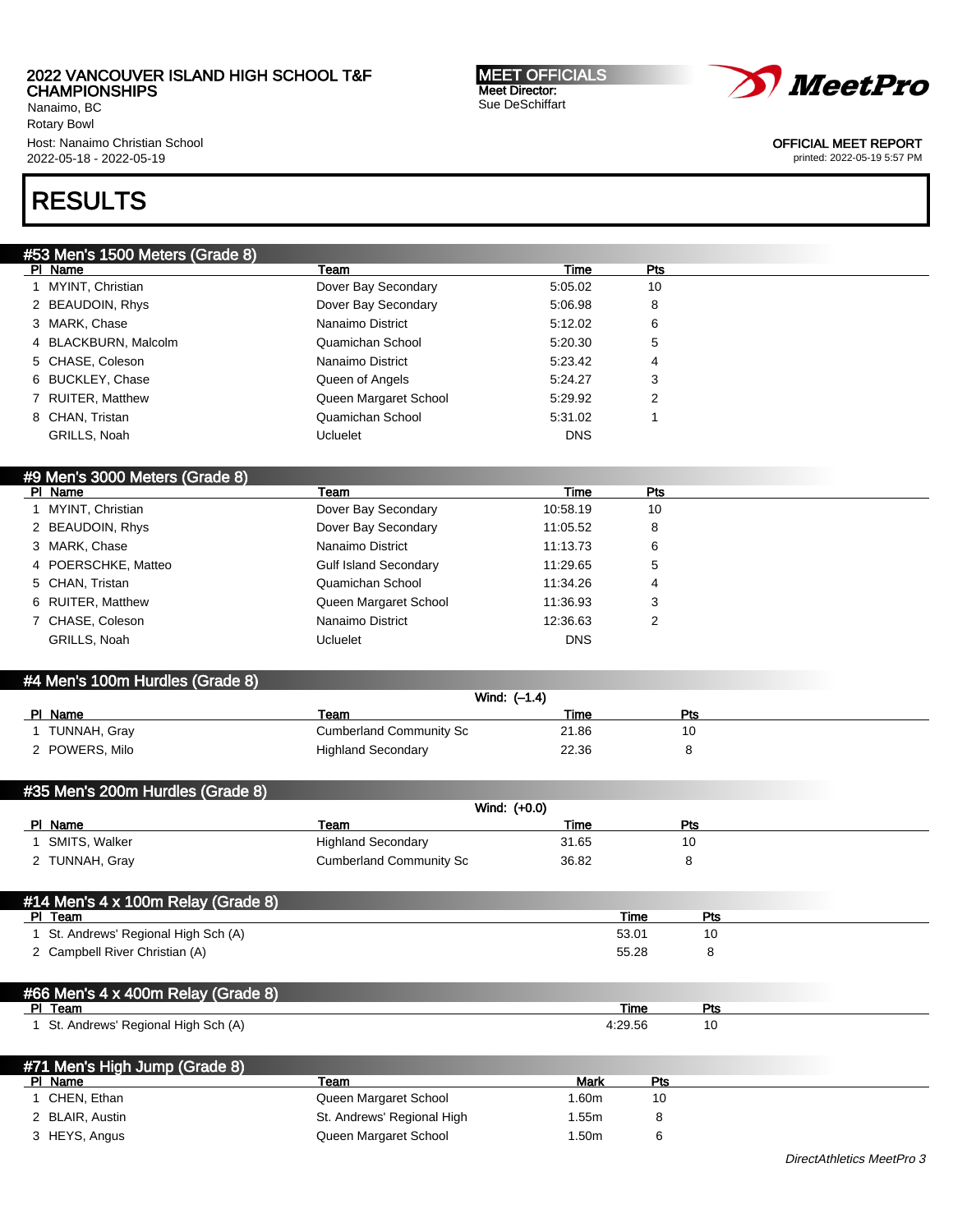Nanaimo, BC Rotary Bowl Host: Nanaimo Christian School 2022-05-18 - 2022-05-19

# RESULTS

| PI Name                       | Team                            | Mark        | Pts |     |
|-------------------------------|---------------------------------|-------------|-----|-----|
| 4 MARINAKIS, Damen            | <b>Frances Kelsey Secondary</b> | 1.50m       | 5   |     |
| 5 PRESCOTT, Cooper            | <b>GP Vanier</b>                | 1.50m       | 4   |     |
| 6 MACMILLAN, William          | Queen Margaret School           | 1.35m       | 3   |     |
| 7 POWERS, Milo                | <b>Highland Secondary</b>       | 1.30m       | 2   |     |
| 8 WATT, Easton                | <b>Gold River Secondary</b>     | 1.30m       | 1   |     |
| 9 JOHAL, Bandandeep           | St. Andrews' Regional High      | 1.15m       |     |     |
| O'NEILL, Christopher          | St. Andrews' Regional High      | <b>DNS</b>  |     |     |
| KOOMAN, Elijah                | Heritage Christian              | <b>DNS</b>  |     |     |
|                               |                                 |             |     |     |
| #89 Men's Long Jump (Grade 8) |                                 |             |     |     |
| PI Name                       | Team                            | <b>Mark</b> |     | Pts |
| 1 HARBO, Owen                 | Nanaimo District                | 5.14m (NW)  |     | 10  |
| 2 CLOUTHIER, Hugh             | <b>Ucluelet</b>                 | 4.98m (NW)  |     | 8   |
| 3 HEYS, Angus                 | Queen Margaret School           | 4.68m (NW)  |     | 6   |
| 4 IANNIDINARDO, Antonio       | <b>Frances Kelsey Secondary</b> | 4.67m (NW)  |     | 5   |
| 5 KUMAR, Avery                | Ecole Phoenix School            | 4.65m (NW)  |     | 4   |
| 5 BLAIR, Austin               | St. Andrews' Regional High      | 4.65m (NW)  |     | 3   |
| 7 PRESCOTT, Cooper            | <b>GP Vanier</b>                | 4.25m (NW)  |     | 2   |
| 7 BUCKLEY, Chase              | Queen of Angels                 | 4.25m (NW)  |     | 1   |
| 9 ALIX, Quinn                 | <b>GP Vanier</b>                | 4.04m (NW)  |     |     |
| 10 KOOMAN, Elijah             | Heritage Christian              | 4.02m (NW)  |     |     |
| 11 SANTOS, Marc               | St Johns Academy                | 3.93m (NW)  |     |     |
| 12 SKINNER, Callum            | St. Andrews' Regional High      | 3.80m (NW)  |     |     |
|                               |                                 |             |     |     |
| #111 Men's Shot Put (Grade 8) |                                 |             |     |     |
| PI Name                       | Team                            | <b>Mark</b> | Pts |     |
| 1 JOSEPH, Kai                 | Queen Margaret School           | 9.23m       | 10  |     |
| 2 WADE, Brodie                | Quamichan School                | 8.53m       | 8   |     |
| 3 MEINER, Jacob               | Queen Margaret School           | 8.39m       | 6   |     |
| 3 LOWE, Masa                  | Quamichan School                | 8.39m       | 5   |     |
| 5 GERBRANDT, Riley            | <b>Ucluelet</b>                 | 6.87m       | 4   |     |

Meet Director: Sue DeSchiffart

6 MORGAN, Eli Ucluelet 6.65m 3 7 PEARSON, Solomon **Cold River Secondary** 6.50m 2

Pl Name Team Mark Pts 1 HARBO, Owen Nanaimo District 34.34m 10 2 LOEB, Mason 21.42m 8 3 MEINER, Jacob Queen Margaret School 21.11m 6 4 CLOUTHIER, Hugh 18.52m 5 5 MORGAN, Eli Ucluelet 16.48m 4 LOWE, Masa Quamichan School NM JOSEPH, Kai **Margaret School NM** Queen Margaret School NM

#99 Men's Discus (Grade 8)

#71 Men's High Jump (Grade 8) (cont'd)

MEET OFFICIALS



OFFICIAL MEET REPORT printed: 2022-05-19 5:57 PM

DirectAthletics MeetPro 4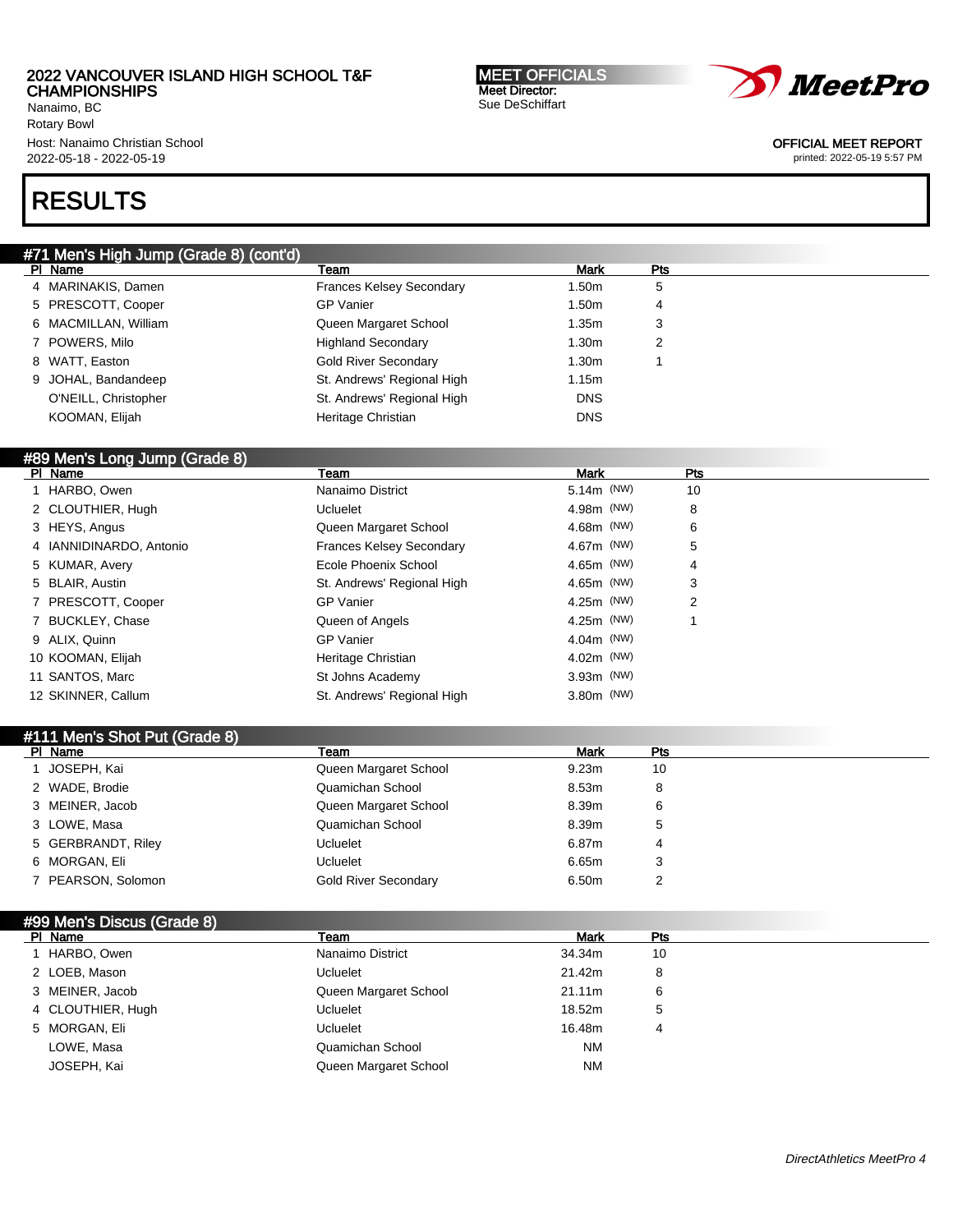Nanaimo, BC Rotary Bowl Host: Nanaimo Christian School 2022-05-18 - 2022-05-19

#### MEET OFFICIALS Meet Director: Sue DeSchiffart



OFFICIAL MEET REPORT

printed: 2022-05-19 5:57 PM

# RESULTS

| #101 Men's Javelin (Grade 8) |                                 |             |     |
|------------------------------|---------------------------------|-------------|-----|
| PI Name                      | Team                            | <b>Mark</b> | Pts |
| 1 SERVOS, Tyson              | <b>Highland Secondary</b>       | 31.89m      | 10  |
| 2 BIGNELL, Huck              | <b>GP Vanier</b>                | 24.49m      | 8   |
| 3 JOSEPH, Kai                | Queen Margaret School           | 23.97m      | 6   |
| 4 MARINAKIS, Damen           | <b>Frances Kelsey Secondary</b> | 22.82m      | 5   |
| 5 PEARSON, Solomon           | <b>Gold River Secondary</b>     | 21.86m      | 4   |
| 6 SMITH, Hugh                | Queen Margaret School           | 21.77m      | 3   |
| 7 MORGAN, Eli                | <b>Ucluelet</b>                 | 20.68m      | 2   |
| 8 FERRON, Malakai            | Campbell River Christian        | 17.23m      |     |
|                              |                                 |             |     |

#### #25 Women's 100 Meters (Grade 8)

| <b>Finals</b>           | Wind: (+0.0)                 |       |            |
|-------------------------|------------------------------|-------|------------|
| PI Name                 | Team                         | Time  | <b>Pts</b> |
| 1 TUPAS-SINGH, Kealayna | Pacific Christian            | 13.55 | 10         |
| 2 HOFFMAN, Victoria     | Southgate Middle School      | 13.78 | 8          |
| 3 DUNCAN, Ava           | Ucluelet                     | 13.94 | 6          |
| 4 BLANCO, Mariana       | St. Andrews' Regional High   | 14.56 | 5          |
| 5 DE LEEUW, Lyla        | Quamichan School             | 14.59 | 4          |
| 6 LEDUC, Elyse          | St. Andrews' Regional High   | 14.78 | 3          |
| 7 DE ROO, Donna         | <b>Gulf Island Secondary</b> | 14.96 | 2          |
| 8 SEYMOUR, Arianna      | Mark R. Isfeld Secondary     | 15.24 |            |

## Prelims

| PI Name                 | Team                         | Time                  | H(PI) |
|-------------------------|------------------------------|-----------------------|-------|
| 1 TUPAS-SINGH, Kealayna | Pacific Christian            | $13.43Q (-5.0)$       | 1(1)  |
| 2 HOFFMAN, Victoria     | Southgate Middle School      | $13.92Q(-5.0)$        | 1(2)  |
| 3 BLANCO, Mariana       | St. Andrews' Regional High   | $14.20Q (+0.5)$       | 2(1)  |
| 4 DE LEEUW, Lyla        | Quamichan School             | $14.25Q (+0.5)$       | 2(2)  |
| 5 DE ROO, Donna         | <b>Gulf Island Secondary</b> | $14.53Q (+0.5)$       | 2(3)  |
| 6 DUNCAN, Ava           | Ucluelet                     | $14.56Q (-5.0)$       | 1(3)  |
| 7 SEYMOUR, Arianna      | Mark R. Isfeld Secondary     | $14.63q$ (+0.5)       | 2(4)  |
| 8 LEDUC, Elyse          | St. Andrews' Regional High   | 15.17 $\sigma$ (-5.0) | 1(4)  |
| 9 LEAHY-MCHUGH, Piper   | <b>Brooks Secondary</b>      | $15.50$ $(+0.5)$      | 2(5)  |
| 10 FLORES, Emiliana     | St. Andrews' Regional High   | $16.08$ $(+0.5)$      | 2(6)  |
| 11 SMALL, Arielle       | <b>Ballenas Secondary</b>    | $16.19$ $(-5.0)$      | 1(5)  |
| 12 ROCQUE, Sabine       | Nanaimo District             | $16.27$ $(-5.0)$      | 1(6)  |
| 13 MULLER, Grayson      | St Johns Academy             | $16.46$ $(-5.0)$      | 1(7)  |

| #43 Women's 200 Meters (Grade 8)<br><b>Finals</b> | Wind: (-3.6)                |       |     |  |
|---------------------------------------------------|-----------------------------|-------|-----|--|
| PI Name                                           | Team                        | Time  | Pts |  |
| 1 TUPAS-SINGH, Kealayna                           | Pacific Christian           | 28.46 | 10  |  |
| 2 BLANCO, Mariana                                 | St. Andrews' Regional High  | 30.41 | 8   |  |
| 3 DUNCAN, Ava                                     | Ucluelet                    | 30.53 | 6   |  |
| 4 ROBINSON, Shae-Lynn                             | <b>Wellington Secondary</b> | 31.28 | 5   |  |
| 5 WALKER, Layla                                   | Queen Margaret School       | 31.51 | 4   |  |
| 6 SEYMOUR, Arianna                                | Mark R. Isfeld Secondary    | 31.90 | 3   |  |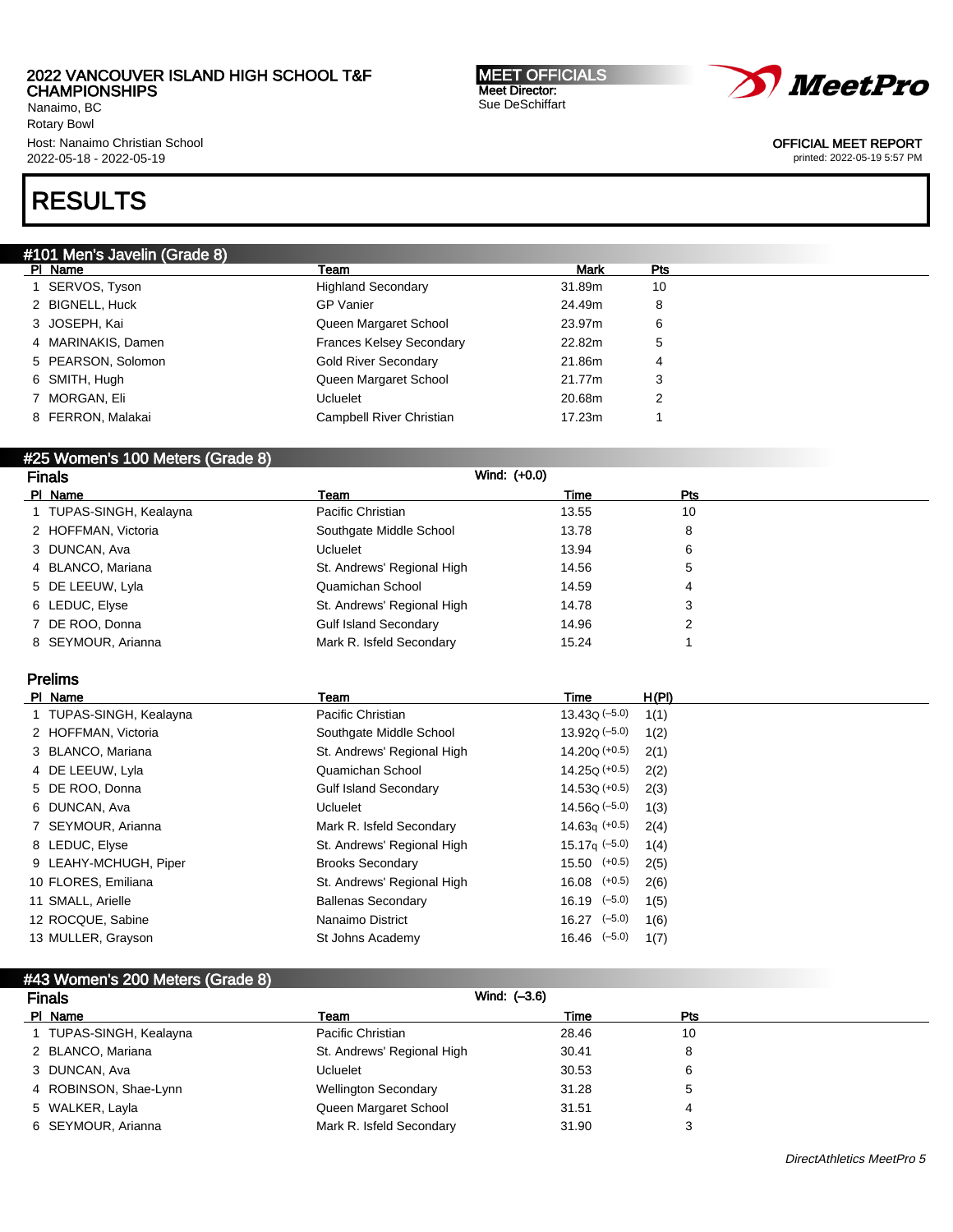Nanaimo, BC Rotary Bowl Host: Nanaimo Christian School 2022-05-18 - 2022-05-19

#### MEET OFFICIALS Meet Director: Sue DeSchiffart



OFFICIAL MEET REPORT

printed: 2022-05-19 5:57 PM

# RESULTS

| #43 Women's 200 Meters (Grade 8) (cont'd) |                                 |                     |       |
|-------------------------------------------|---------------------------------|---------------------|-------|
| <b>Finals</b>                             | Wind: (-3.6)                    |                     |       |
| PI Name                                   | Team                            | Time                | Pts   |
| 7 PAPROTNY, Sofia                         | St. Andrews' Regional High      | 32.36               | 2     |
| 8 FORCIER, Makenna                        | <b>Frances Kelsey Secondary</b> | 32.56               |       |
| <b>Prelims</b>                            |                                 |                     |       |
| PI Name                                   | Team                            | Time                | H(PI) |
| 1 TUPAS-SINGH, Kealayna                   | Pacific Christian               | $26.51Q (+1.4)$     | 2(1)  |
| 2 BLANCO, Mariana                         | St. Andrews' Regional High      | $28.54Q (+2.1)$     | 1(1)  |
| 3 ROBINSON, Shae-Lynn                     | <b>Wellington Secondary</b>     | $29.29Q (+1.4)$     | 2(2)  |
| 4 DUNCAN, Ava                             | <b>Ucluelet</b>                 | $29.48Q (+2.1)$     | 1(2)  |
| 5 SEYMOUR, Arianna                        | Mark R. Isfeld Secondary        | $30.18Q (+1.4)$     | 2(3)  |
| 8 WALKER, Layla                           | Queen Margaret School           | $30.63q (+2.1)$     | 1(4)  |
| _ _ . _ _ _ _ _ _ .                       |                                 | -- -- ( ) ) - - - - |       |

| 6 PAPROTNY, Sofia    | St. Andrews' Regional High      | $30.42a$ (+1.4)  | 2(4) |
|----------------------|---------------------------------|------------------|------|
| 7 FORCIER, Makenna   | <b>Frances Kelsey Secondary</b> | $30.61Q (+2.1)$  | 1(3) |
| 9 TELFORD, Selah     | Duncan Christian                | $31.50$ (+1.4)   | 2(5) |
| 10 LEDUC, Elyse      | St. Andrews' Regional High      | $32.09$ $(+1.4)$ | 2(6) |
| 11 MULLER, Grayson   | St Johns Academy                | $33.07$ (+1.4)   | 2(7) |
| <b>KARAIM, Miley</b> | Alberni District Secondary S    | <b>DNS</b>       |      |
| <b>WESNER, Maile</b> | Mark R. Isfeld Secondary        | <b>DNS</b>       |      |

#### #19 Women's 400 Meters (Grade 8)

| PI Name               | Team                         | Time    | Pts |  |
|-----------------------|------------------------------|---------|-----|--|
| WESNER, Maile         | Mark R. Isfeld Secondary     | 1:05.89 | 10  |  |
| 2 DE ROO, Donna       | <b>Gulf Island Secondary</b> | 1:06.63 | 8   |  |
| 3 WALKER, Layla       | Queen Margaret School        | 1:06.81 | 6   |  |
| 4 ROBINSON, Shae-Lynn | <b>Wellington Secondary</b>  | 1:07.94 | 5   |  |
| 5 LEWIS, Kendra       | Dover Bay Secondary          | 1:09.22 | 4   |  |
| 6 GALIK, Gillian      | Mark R. Isfeld Secondary     | 1:09.83 | 3   |  |
| 7 KARAIM, Miley       | Alberni District Secondary S | 1:15.43 |     |  |
| 8 OQUENDO, Sara       | St. Andrews' Regional High   | 1:16.46 |     |  |

| #37 Women's 800 Meters (Grade 8) |                              |         |     |  |
|----------------------------------|------------------------------|---------|-----|--|
| PI Name                          | Team                         | Time    | Pts |  |
| 1 ZULT, Amariah                  | Nanaimo District             | 2:32.26 | 10  |  |
| 2 LEWIS, Kendra                  | Dover Bay Secondary          | 2:41.93 | 8   |  |
| 3 WALKER, Layla                  | Queen Margaret School        | 2:45.81 | 6   |  |
| 4 WEBBER, Grace                  | Nanaimo District             | 2:49.69 | 5   |  |
| 5 HEENAN, Ava                    | Alberni District Secondary S | 2:59.08 | 4   |  |
| 6 JAMES, Sarah                   | John Barsby Secondary Sc     | 3:03.02 | 3   |  |

| #54 Women's 1500 Meters (Grade 8) |                          |            |     |  |
|-----------------------------------|--------------------------|------------|-----|--|
| PI Name                           | Team                     | Time       | Pts |  |
| 1 GAUTHIER, Ava                   | Nanaimo District         | 5:25.20    | 10  |  |
| 2 ROMANIK, Elsa                   | Nanaimo District         | 5:54.02    | 8   |  |
| 3 WILLIAMS, Samantha              | Nanaimo District         | 6:19.24    | 6   |  |
| 4 ALGUIRE, Rachel                 | Campbell River Christian | 6:19.72    | 5   |  |
| WALKER, Layla                     | Queen Margaret School    | <b>DNS</b> |     |  |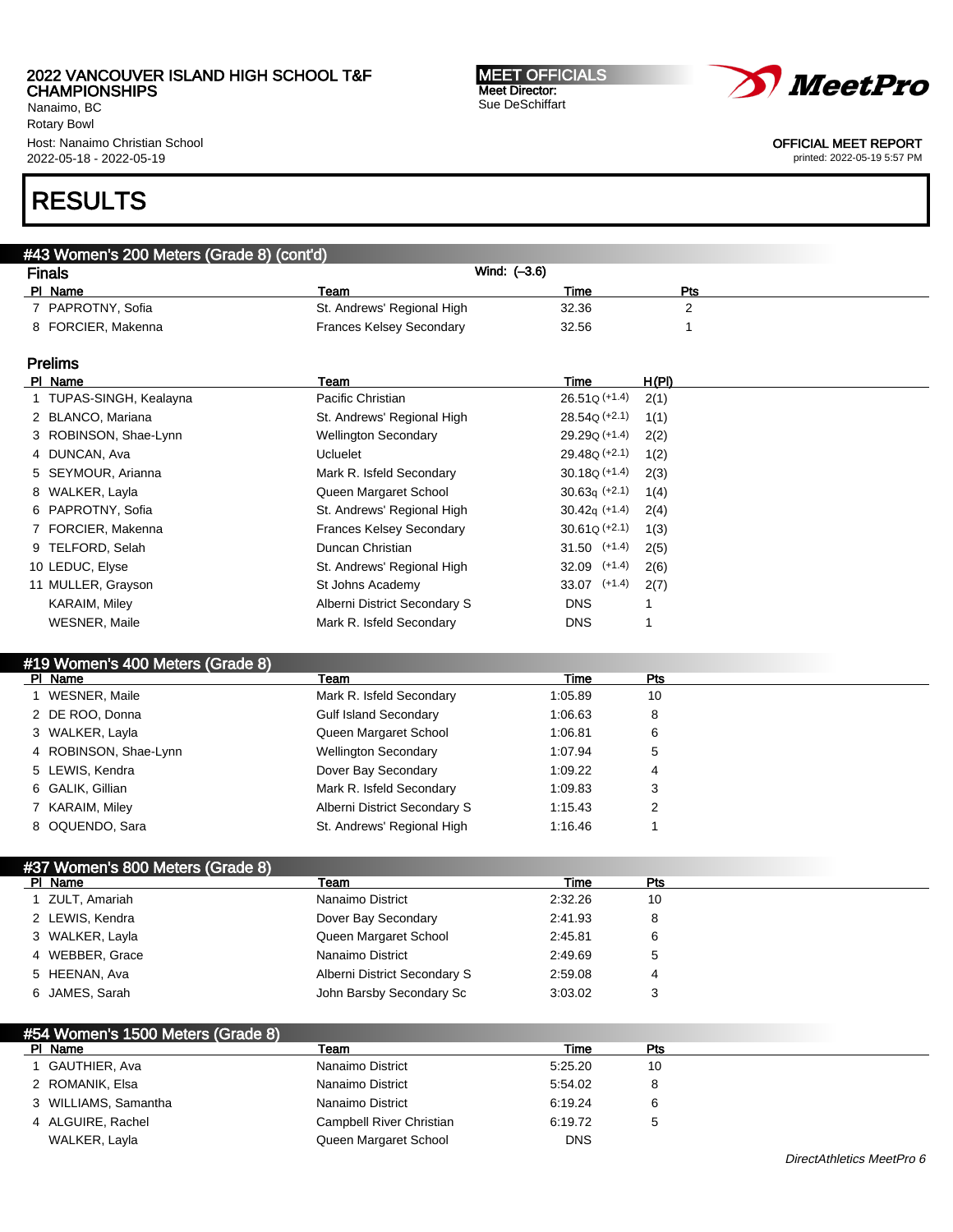Nanaimo, BC Rotary Bowl Host: Nanaimo Christian School 2022-05-18 - 2022-05-19

#### MEET OFFICIALS Meet Director: Sue DeSchiffart

*MeetPro* 

OFFICIAL MEET REPORT

printed: 2022-05-19 5:57 PM

# RESULTS

| #10 Women's 3000 Meters (Grade 8) |                      |          |              |  |
|-----------------------------------|----------------------|----------|--------------|--|
| PI Name                           | Team                 | Time     | Pts          |  |
| GAUTHIER, Ava                     | Nanaimo District     | 11:37.76 | 10           |  |
| 2 ZULT, Amariah                   | Nanaimo District     | 11:40.96 | 8            |  |
| 3 ROMANIK, Elsa                   | Nanaimo District     | 12:35.13 | 6            |  |
| 4 KELLINGTON, Regina              | Gold River Secondary | 14:39.23 | <sub>5</sub> |  |
|                                   |                      |          |              |  |

#### #6 Women's 80m Hurdles (Grade 8)

| Wind: (+2.6)   |                                |            |            |  |
|----------------|--------------------------------|------------|------------|--|
| PI Name        | Team                           | Time       | <b>Pts</b> |  |
| WESNER, Maile  | Mark R. Isfeld Secondary       | 16.14      | 10         |  |
| 2 HEENAN, Ava  | Alberni District Secondary S   | 16.25      |            |  |
| 3 BETON, Lily  | <b>Cumberland Community Sc</b> | 17.13      |            |  |
| VAN TOL, Anaya | <b>Highland Secondary</b>      | <b>DNS</b> |            |  |
| CARLSON, Anna  | <b>Brooks Secondary</b>        | <b>DNS</b> |            |  |

#### #36 Women's 200m Hurdles (Grade 8)

| Wind: (+0.0)                   |            |     |  |
|--------------------------------|------------|-----|--|
| Team                           | Time       | Pts |  |
| Southgate Middle School        | 30.81      | 10  |  |
| Mark R. Isfeld Secondary       | 31.62      |     |  |
| Alberni District Secondary S   | 35.57      |     |  |
| <b>Cumberland Community Sc</b> | 45.94      |     |  |
| <b>Brooks Secondary</b>        | <b>DNS</b> |     |  |
|                                |            |     |  |

| #13 Women's 4 x 100m Relay (Grade 8) |       |  |
|--------------------------------------|-------|--|
| PI Team                              | Time  |  |
| 1 St. Andrews' Regional High Sch (A) | 59.35 |  |

| #65 Women's 4 x 400m Relay (Grade 8) |      |     |  |
|--------------------------------------|------|-----|--|
| DI.<br>Team                          | Time | гv. |  |
| Nanaimo District (A)                 |      |     |  |

#### #72 Women's High Jump (Grade 8) Pl Name Team Mark Pts 1 TUPAS-SINGH, Kealayna **1.52m** Pacific Christian 1.52m 10 2 FORCIER, Makenna **Frances Kelsey Secondary** 1.30m 8 3 GAUTHIER, Karis **Example 20 Franch Cole Phoenix School** 1.20m 6 4 CHERNOV, Solena **Mark R. Isfeld Secondary** 1.20m 5 5 KELEHER, Kaylee **Ecole Phoenix School** 1.20m 3.5 5 LEDUC, Elyse St. Andrews' Regional High 1.20m 3.5 7 WALCOT, Attia **Example 2** Ecole Phoenix School **1.05m** 2

| #90 Women's Long Jump (Grade 8) |                          |               |     |  |
|---------------------------------|--------------------------|---------------|-----|--|
| PI.<br>Name                     | Team                     | <b>Mark</b>   | Pts |  |
| GAUTHIER, Karis                 | Ecole Phoenix School     | 4.21 $m$ (NW) | 10  |  |
| 2 GALIK, Gillian                | Mark R. Isfeld Secondary | $4.05m$ (NW)  |     |  |
| 3 DE LEEUW, Lyla                | Quamichan School         | 4.04 $m$ (NW) |     |  |
| 4 DUNCAN, Ava                   | Ucluelet                 | $3.93m$ (NW)  |     |  |